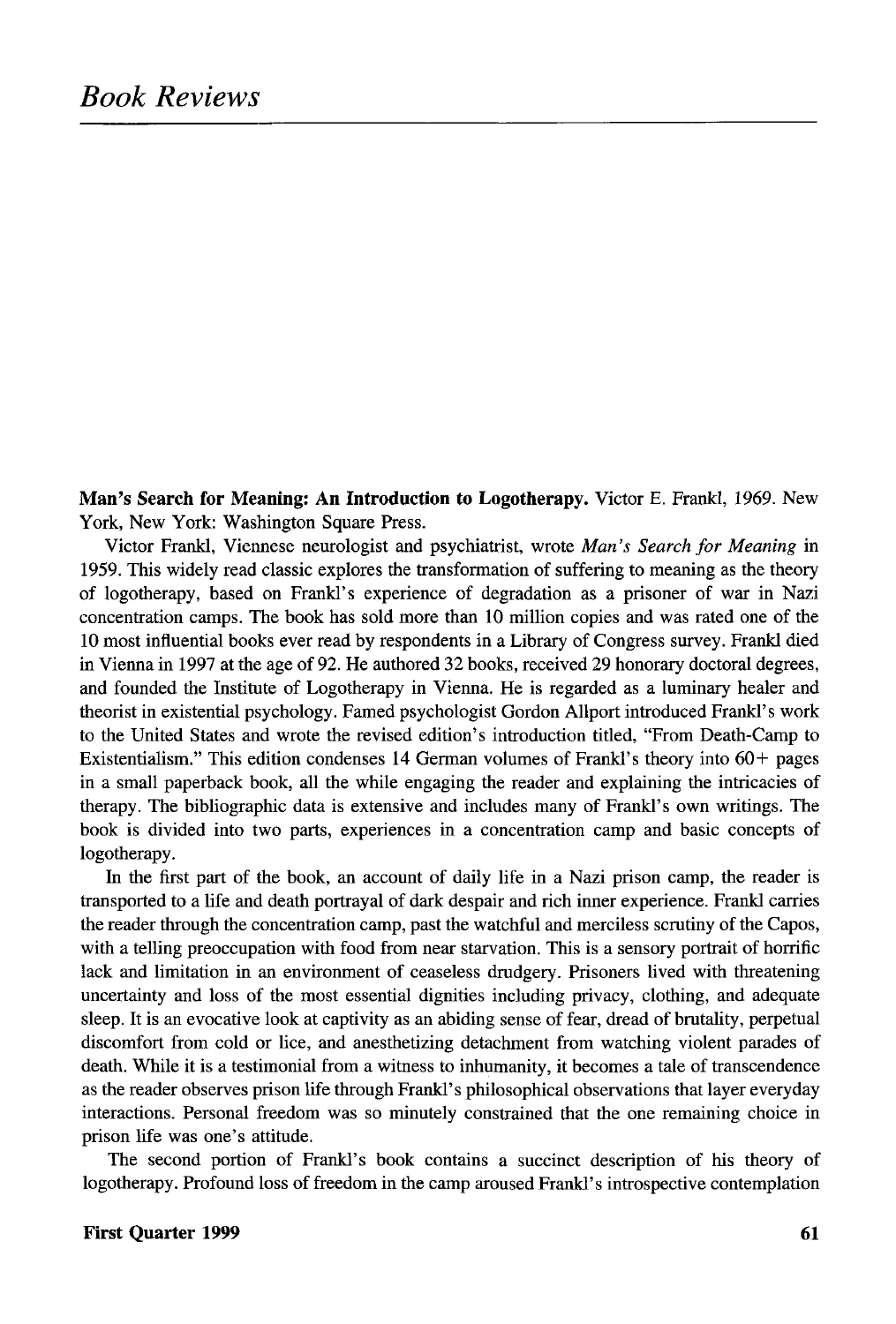on the meaning of life. A psychotherapist before being interned in the camp, he became a camp doctor as he endured the bitter experience of being a fellow prisoner. He secretly scavenged scraps of paper to record his theories and observations when his manuscript was taken from him on entering the prison. He attributed survival to his determination to write the theory of logotherapy as his own meaningful life purpose. Frankl explained that logotherapy supersedes psychoanalysis because it goes beyond the context of drives and instincts, ego and adaptation, to the larger context of fulfilling meaning and actualizing values.

Logos is a Greek word for "meaning." The theory of logotherapy is that finding a life meaning or purpose is an essential motivation of every person. Frankl was influenced by existentialism in the works of Freud, Adler, Jung, Sartre, and Nietzche. His explorations were with existential concerns: life and death and their meanings, freedom, responsibility, creativity, commitment to tasks, self-awareness, relationships, and purpose. Frankl viewed boredom as an existential vacuum and pervasive contemporary problem. Logotherapy is future-oriented as the therapist engages the client toward a perpetual and deliberate confrontation of existence, with the belief that there is opportunity for choice in every situation, including acceptance of suffering and sacrifice as chosen avenues of responsibility.

The TR student or therapist could gain instant insight from this book. The "experience" of the book can be savored as a story, just as contemporary storytellers use story therapeutically. The teller heals and gains meaning from telling, and the reader learns from another's story. Frankl's notion that a person becomes well by focusing on his purpose and meaning in life (changing one's life with purpose) has remarkable relevance for the goal-orientation of therapeutic recreation. Frankl objected to the notion of striving for homeostasis; he stated, "What man actually needs is not a tensionless state but rather the striving and struggling from some goal worthy of him" (p. 166). Frankl cautioned that only the patient can interpret his or her life task; the role of the therapist is not teaching or preaching but "consists in widening and broadening the visual field of the patient so that the whole spectrum of meaning and values becomes visible to him" (p. 174). As a counseling approach, the principles of logotherapy are especially useful for participants and therapists assessing developmental issues and life transitions; exploring values and attitudes; finding meaning; seeking personal growth; and foremost, making choices. Frankl's discussion of the "will to meaning" has theoretical resonance with emerging TR practice models that emphasize participants' self-determination, when their autonomy is constrained by conditions of suffering.

Frankl helped to make sense of suffering as a life task, an escalated experience for all TR participants and a common experience of therapists and participants as humans. The TRS helps people find reasons to recover from acute conditions, and more often, to discover reasons to live well in their individual integration of chronic conditions. According to logotherapy, the ability to rise above outward conditions (e.g., stigma, disorder, disfigurement, victimization) is selftranscendence; it is the human spirit finding expression as an unwounded core that prevails over psychological disorder (neurosis) or biological disorder (illness or a disabling condition). A person may need therapy to help unblock the effects of biological or psychological disorder.

Logotherapists' belief in human capacity is a corollary to the "strengths" emphasis in TR expressed as the participant's "leisure ability." Bliss and flow, as desirable qualities of leisure experience, capture the essence of participants answering the call of life. As a therapy of fulfillment, in logotherapy, happiness and pleasure are by-products of the achievement, not the luck or fate, of finding meaning through the tension and stress of existence (suffering). Accompanying a person into self-discovery by uncovering meaning through the participant's attitudinal values is the art of a skilled healer. This is not a simplistic endeavor nor the endeavor of a technician. In this regard, the TRS who borrows logotherapy principles to inform practice